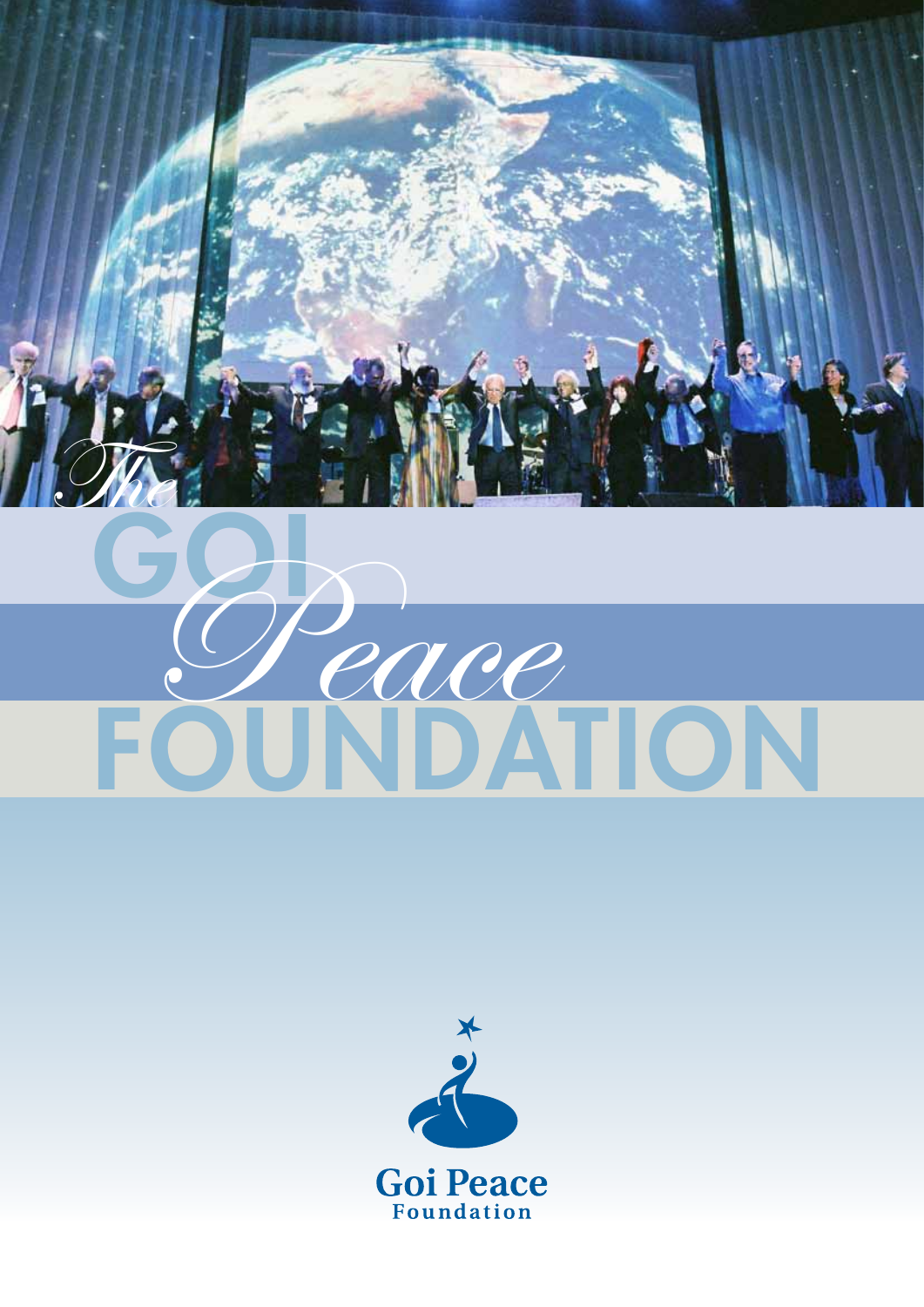## CREATING a new civilization

reating a New Civilization is a global initiative launched in 2005 by the Goi Peace Foundation together with its partners. The initiative brings together people and organizations that see the pressing need to respond to the environmental, social, and economic crises confronting us today. The aim of the initiative is to connect innovative activities and changemakers, and to inspire global citizens to employ new ways of thinking and acting in order to co-create a sustainable and peaceful planetary civilization.

#### Building a Critical Mass for Change

We believe that the crises we face today also offer an unprecedented opportunity for a major leap forward in human evolution. Such a radical shift in our way of being requires a fundamental change in our consciousness and value system. The initiative aspires to reach out and engage a critical mass of awakened citizens that will facilitate the transformation of our cultures and bring about the necessary paradigm shift.

Now more than ever, each of us is called upon to become a proactive agent for positive change. Working collectively, we can reverse the current trends toward breakdown and collapse. We can co-create a sustainable and harmonious new civilization based on spiritual values, respect for our diversity, and reverence for all life on Earth.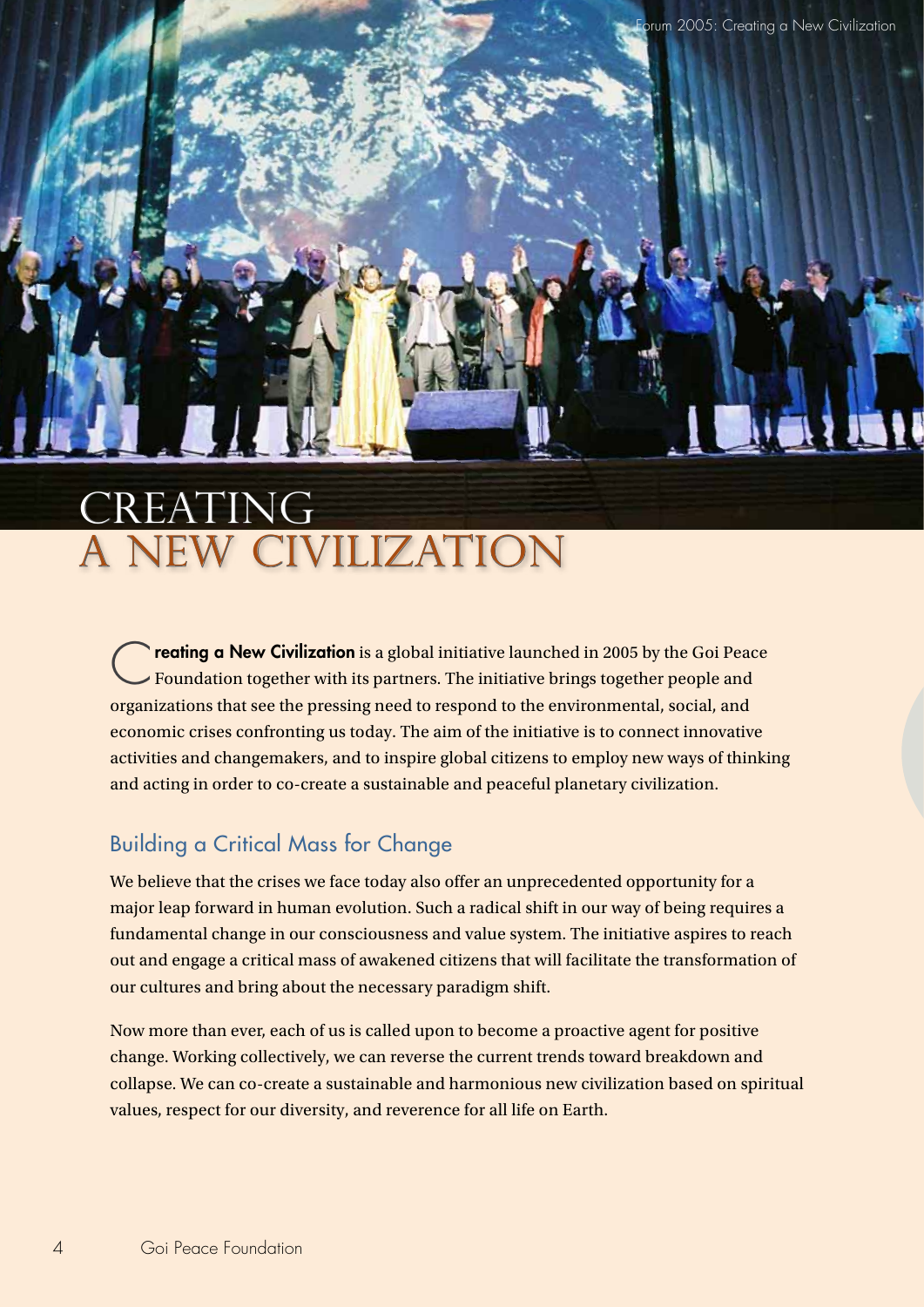#### *Sustainability*

Environmental, social and economic problems—including global warming, resource depletion, wealth disparity and cross-cultural conflicts—are all interconnected global issues caused by human activities. We must recognize that we are at a bifurcation point, where we either continue on the present path toward destruction or choose the path to a sustainable future for the Earth and all life on it.

#### *Systems*

Humanity is a part of the Earth's natural living systems. Therefore, we must harmonize our man-made systems, including our economic and political systems, with the principles of nature and ecology. Our current institutions have become outdated and unsustainable, and need to be redesigned, so that humanity walks a path not of destruction, but of interdependence and co-evolution with the Earth.

The The The Concept' proposes f The Concept

The '4-S Concept' proposes four foundational components for building a new civilization

#### *Science*

At the cutting edge of the sciencesincluding physics, cosmology, the life sciences, and consciousness research—new worldviews are emerging together with a deeper understanding of life. These new sciences could bring about a paradigm shift and provide key inspiration and foundation for building a new civilization.

#### *Spirituality*

The inner awakening and the empowered creativity of individuals are the real forces that will shape our collective future. Our behaviors and priorities will drastically change as we evolve our consciousness to a higher level and experience the interconnectedness of all life. We must ensure that all human activities in our future global society—political, economic, and social—are founded on spiritual values.

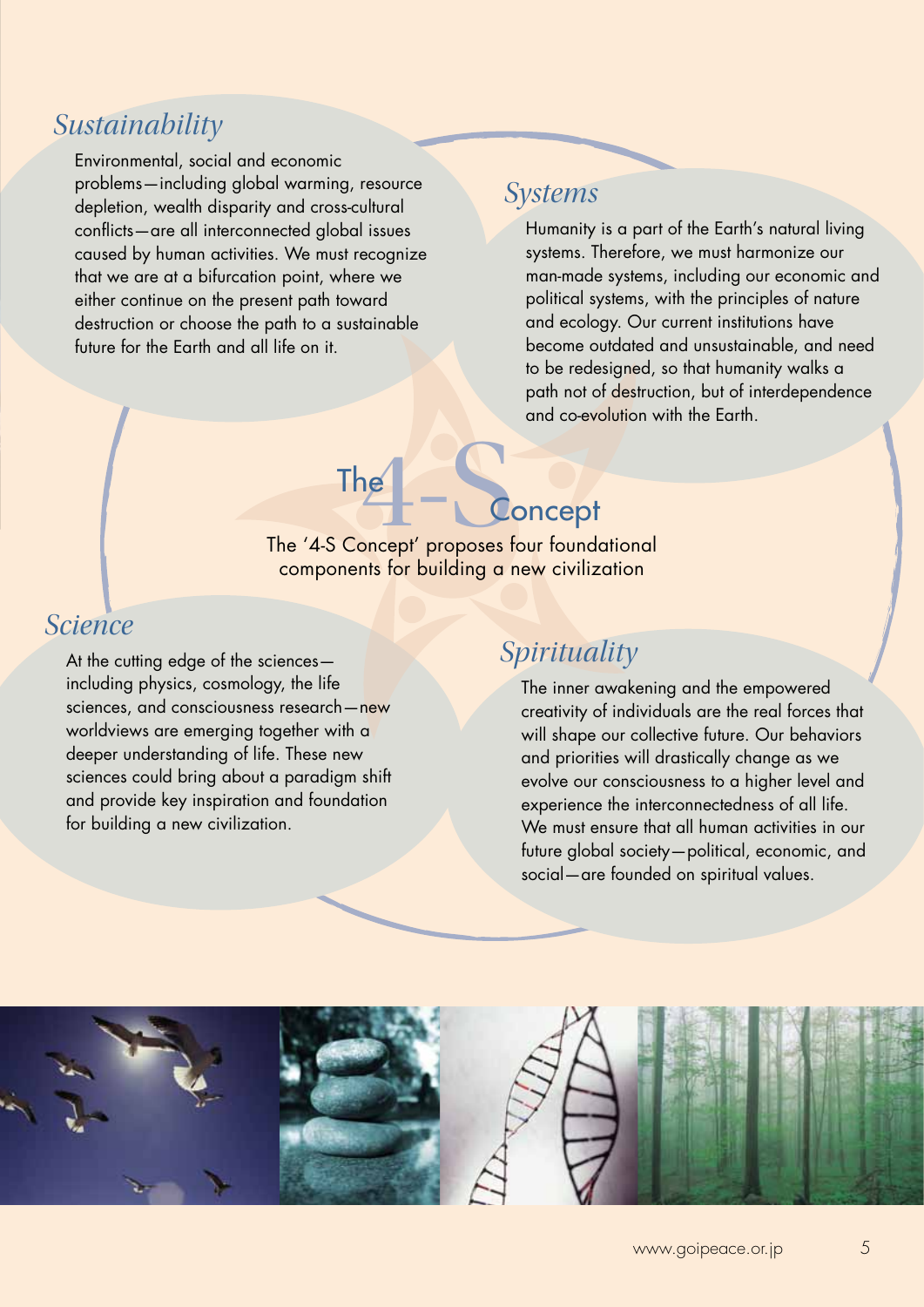#### Forum 2005: Creating a New Civilization

The *Creating a New Civilization* Initiative was launched on November 12, 2005 at an event in Tokyo co-sponsored by 14 like-minded organizations working in fields such as the environment, peace, economics, science and the media. Leaders and visionaries from different disciplines joined more than 4,000 concerned citizens to share their insights into the nature of the global transition that many believe we are currently undergoing, and to develop a compelling vision of a new civilization.



We need effect<br>
interdependent<br>
is globalized income to such an and trade. With<br>
to build a new v<br>
change, and wi<br>
civil society, pol<br>
– Mikhail Gorbi<br>
the Soviet Uni *We need effective global systems in an interdependent world, where everything is globalized including finance, resources and trade. Without vision and political will to build a new world order, nothing will change, and without a positive push from civil society, politics will not change.* 

– Mikhail Gorbachev, Former President of the Soviet Union



*It is surprising that at the pinnacle of human scientific achievement, there exists a spiritual void, which like a black hole sucks everything into oblivion. The human spirit can be revived as a global spirit if there is selfless hope for freedom, equality and justice.*

– Prince El Hassan bin Talal of Jordan

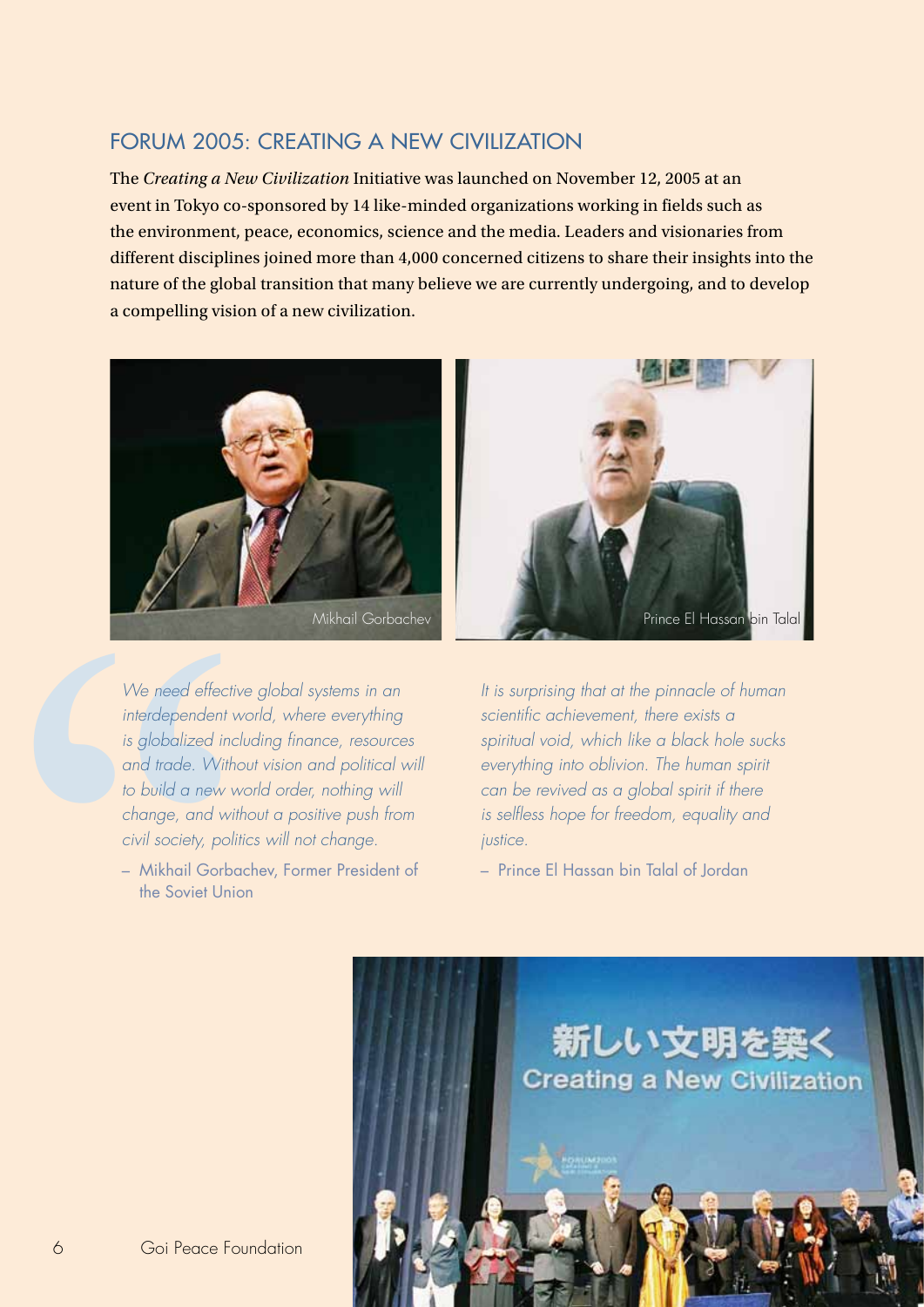*It is not necessary to keep having the GNP grow. What you want to see is the quality of life improve, including health, education, human rights, the environment and all the other dimensions of life.*

– Hazel Henderson, evolutionary economist

*The new scientific story shows that the evolutionary process that made hostile, competitive ancient bacteria evolve into peaceful collaboration to produce huge new cells is the same process that is driving us to shift from competitive nations to a global family.*

– Elisabet Sahtouris, evolution biologist



*An accumulation of scientific research from multiple fields indicates that human capacity is much greater than we are letting ourselves believe. Why do we dampen those powerful intuitions that constantly remind us that we are spacious cosmic beings and endlessly creative beings?*

– James O'Dea, Institute of Noetic Sciences

nent that will<br>non-linear chaos<br>m evolution. The<br>beriencing will not<br>d tested measures,<br>The way beyond it<br>cal transformation.<br>hilosopher<br>w.goipeace.or.jp *The dynamic of development that will apply to our future is the non-linear chaos dynamic of complex-system evolution. The crisis we are currently experiencing will not be overcome by tried and tested measures, carried out step by step. The way beyond it lies in profound and radical transformation.*

– Ervin Laszlo, systems philosopher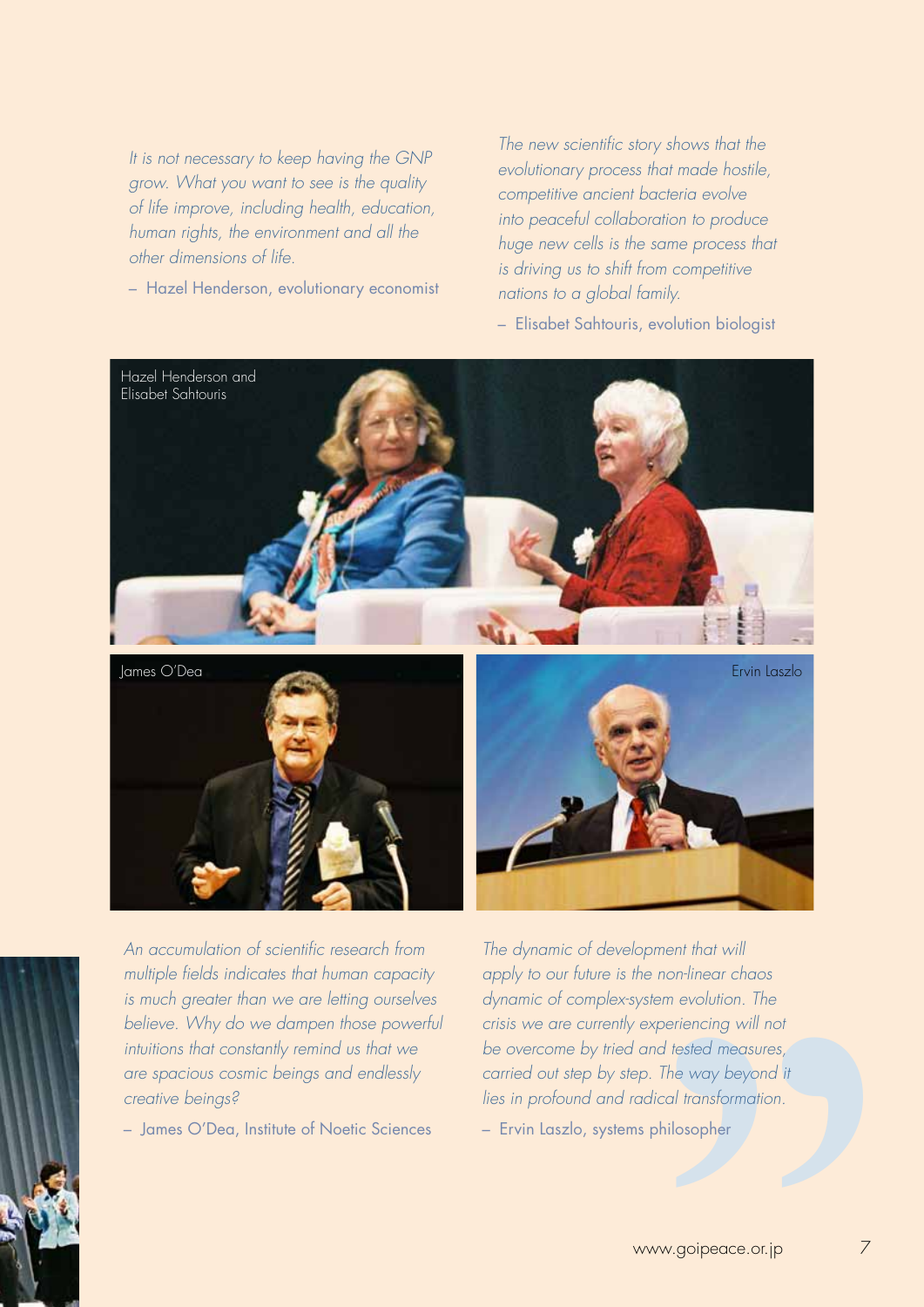## ACE **DUCATION PROGRAMS**

**ur educational programs** for young people are designed to nurture inner peace, respect for life and global awareness, emphasizing the leading role they can play in fostering world peace and sustainable development.

#### International Essay Contest for Young People

The International Essay Contest for Young People is organized annually with the aim of motivating young people to actively contribute to building a better world. The annual contest, which started in 2000, has been a joint program of UNESCO and the Goi Peace Foundation since 2007. More than 4,000 entries are received from over 130 countries each year on a theme relevant to promoting a culture of peace and sustainable development. First prize winners in the children's category (ages up to 14) and the youth category (ages 15-25) are invited to Japan to receive the Minister of Education Award.

This program is endorsed by the Ministry of Education, Culture, Sports, Science and Technology of Japan, the Japanese National Commission for UNESCO, the Japan Broadcasting Corporation, Nikkei Inc., and the Tokyo Metropolitan Board of Education.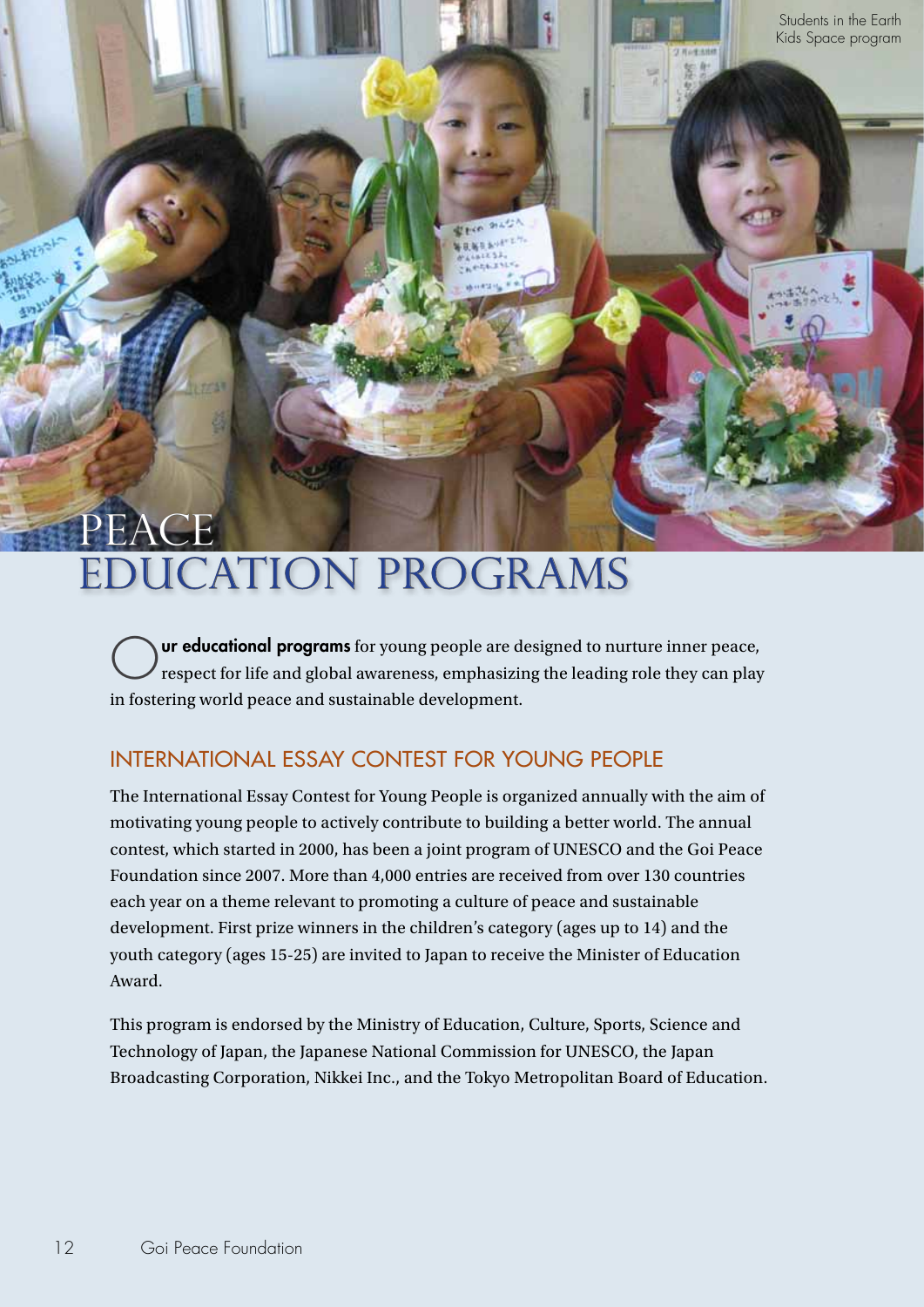



### essay contest winners 2000-2009

#### International Essay Contest Themes

- 2000 Vision of peace for the 21st century
- 2001 Respect for life
- 2002 Harmony
- 2003 My vision for the future
- 2004 Making the most of my qualities
- 2005 Caring for our planet
- 2006 Learning to live together: promoting tolerance and diversity in globalized societies
- 2007 The role of media and information and communication technologies in building a peaceful world
- 2008 My project to create positive change in my environment. How can I foster sustainable development in my community?
- 2009 The role of science in building a better world









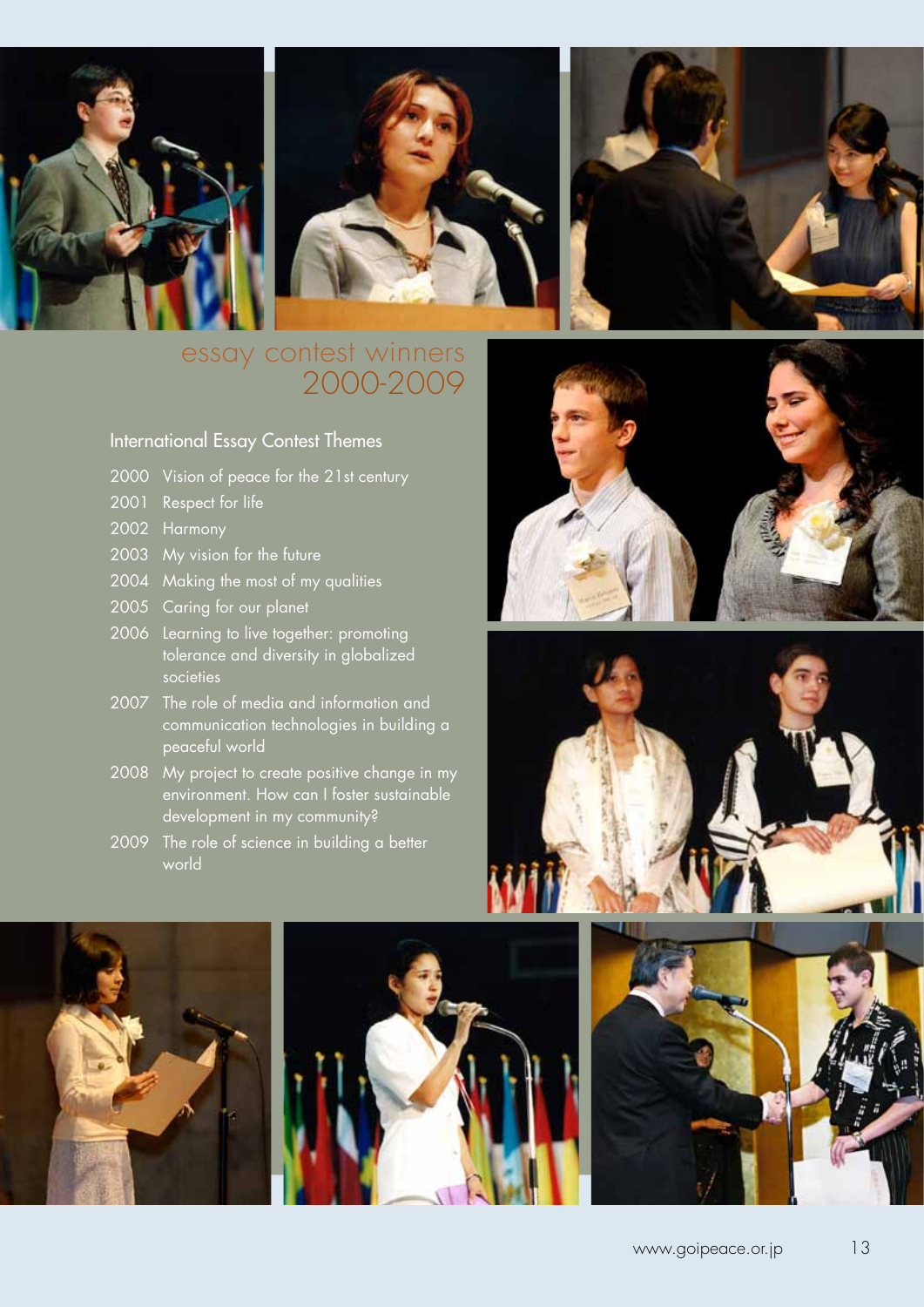#### Programs for School Children

#### School Lectures by Diplomats

The Goi Peace Foundation coordinates lectures by diplomats in elementary and secondary schools to offer students a "global learning" experience. Through direct interaction with a nation's representative, children broaden their perspective to appreciate different cultures, traditions and customs, and at the same time, deepen their understanding of their own country from a comparative viewpoint. The program enjoys the cooperation of 95 foreign embassies in Japan.



#### Earth Kids Space Program

First developed as a program commissioned by the Japanese Ministry of Education, Culture, Sports, Science and Technology, Earth Kids Space offers a safe place for children to gather after school and on weekends, where they can learn about peace and harmony, and respect for all life and the environment through games, stories and interactive workshops. The program currently has 28 centers across Japan and in five other Asian countries, all run by volunteers.

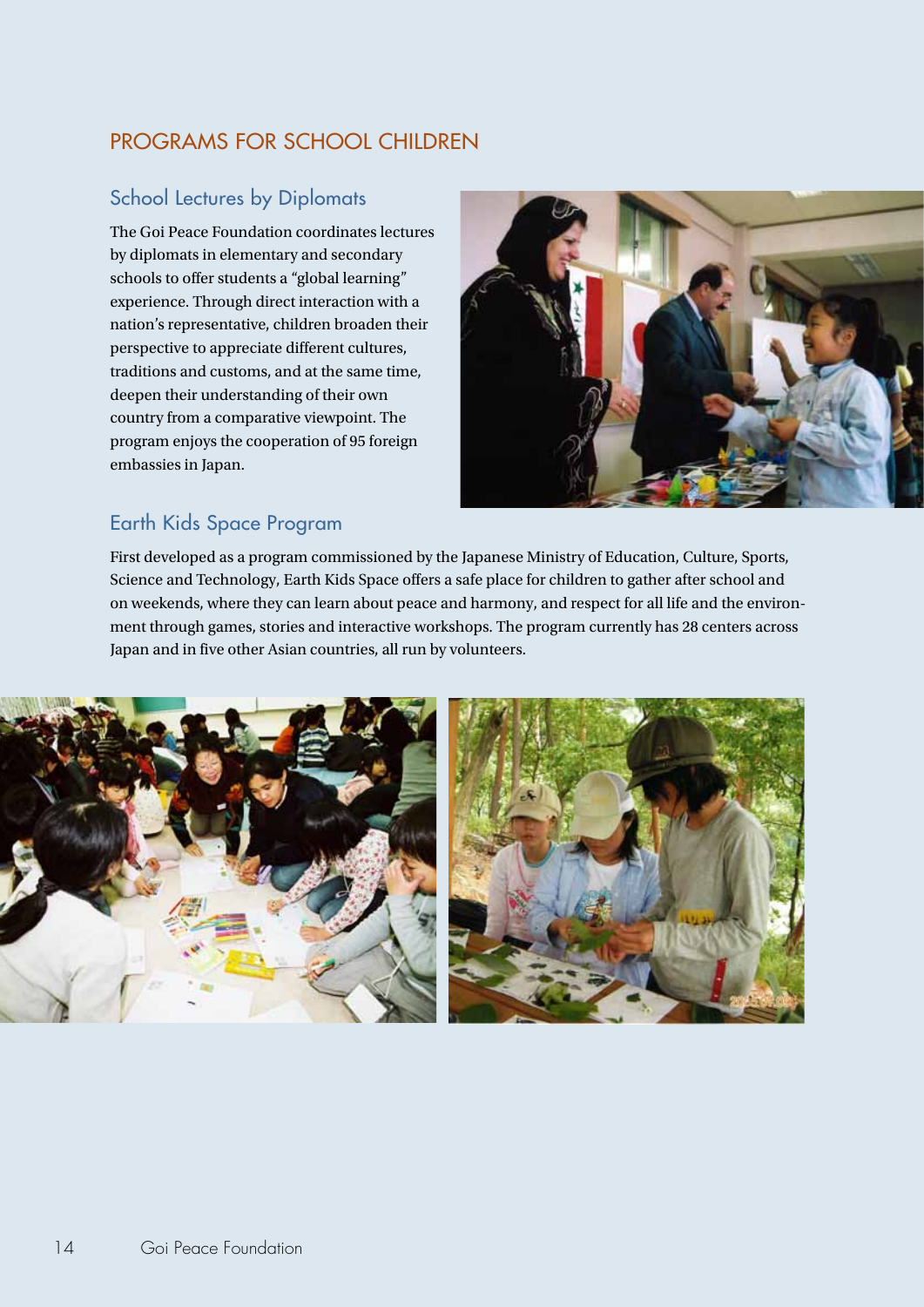#### Programs in Higher Education

#### "Cultural Diversity in a Globalized World" Lecture Series by Ambassadors at the Gunma Prefectural Women's University

Respecting and understanding other cultures is an essential precondition for any constructive dialogue between peoples. Since 2005, the Foundation has been cosponsoring a course at the Faculty of International Communication at the Gunma Prefectural Women's University, inviting ambassadors of different countries as guest lecturers to address topics such as effective communication in diplomacy and approaches to peace building in the globalized world.

#### The Goi Peace Chair on Peace and Conflict Science, Munich School for Political Science in Germany

This chair was sponsored by the Goi Peace Foundation from 2004 to 2006.



#### Programs for Educators

We work with educators around the world to develop innovative and effective teaching programs, activities and methodologies, and support them in advancing peace education in their respective countries and communities.

#### "Creating a Culture of Peace through Education" Asian Educators Symposium and Exchange Program

Held in Tokyo in February 2008, this symposium brought together teachers from eight Asian countries for seven days of exchange and learning. Workshop sessions covered topics such as teaching tolerance for different religions, overcoming violence in classrooms, character building and moral education, and environmental education. The international participants also visited local schools and community classrooms to observe various educational efforts being made in Japan.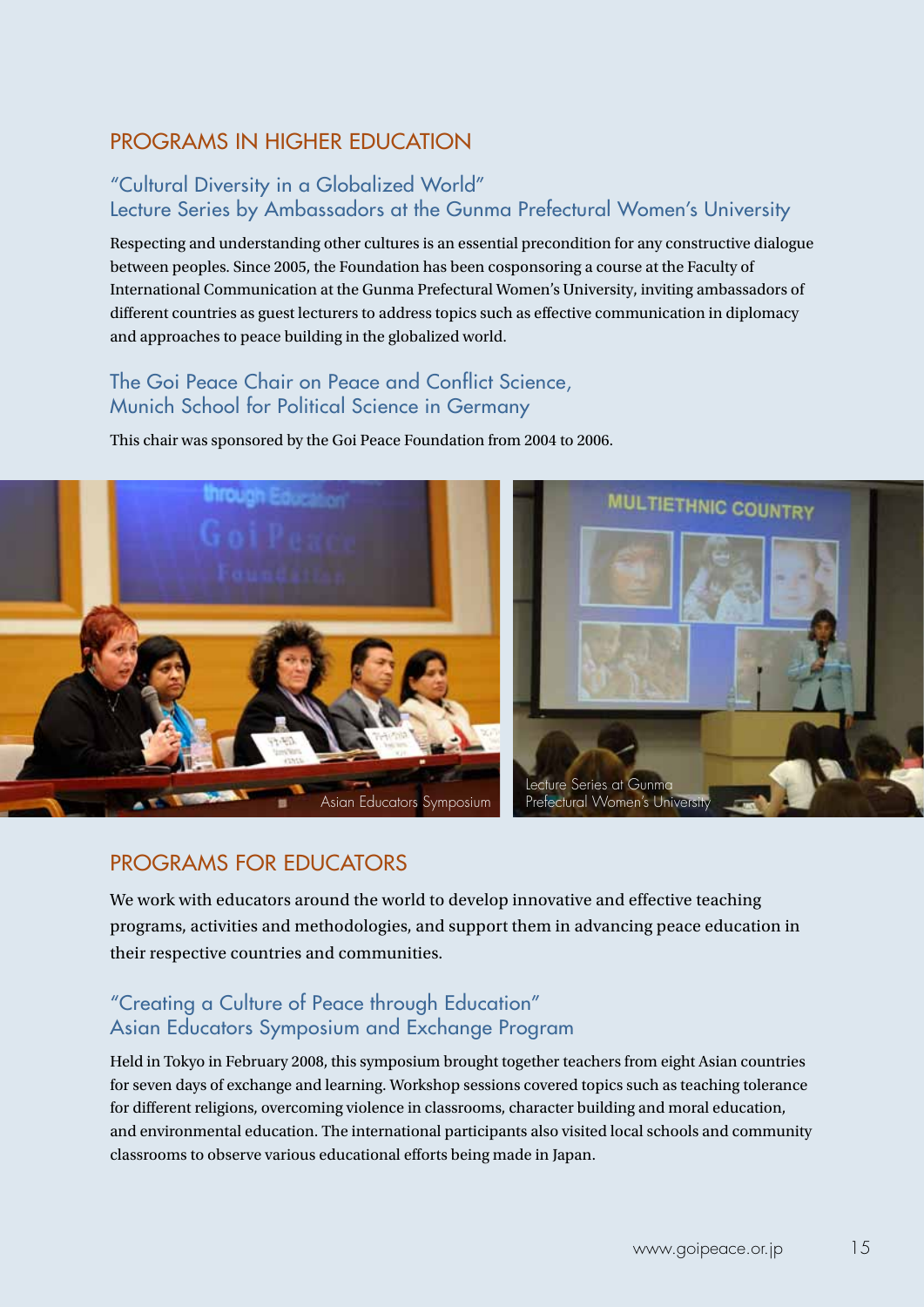## international PRATION & NETWORKING

T hrough exchanges and joint programs, the Foundation collaborates with organizations and partners worldwide to promote global dialogue and outreach for advancing the cause of peace.

#### Cooperation with the United Nations

The Goi Peace Foundation maintains a Special Consultative Status with the Economic and Social Council of the Unites Nations, and official relations with UNESCO (United Nations Educational, Scientific and Cultural Organization). We cooperate with United Nations bodies and special agencies as well as other international and regional organizations to further our shared objectives.

![](_page_9_Picture_4.jpeg)

Ambassadors of 90 countries demonstrate

common resolve to promo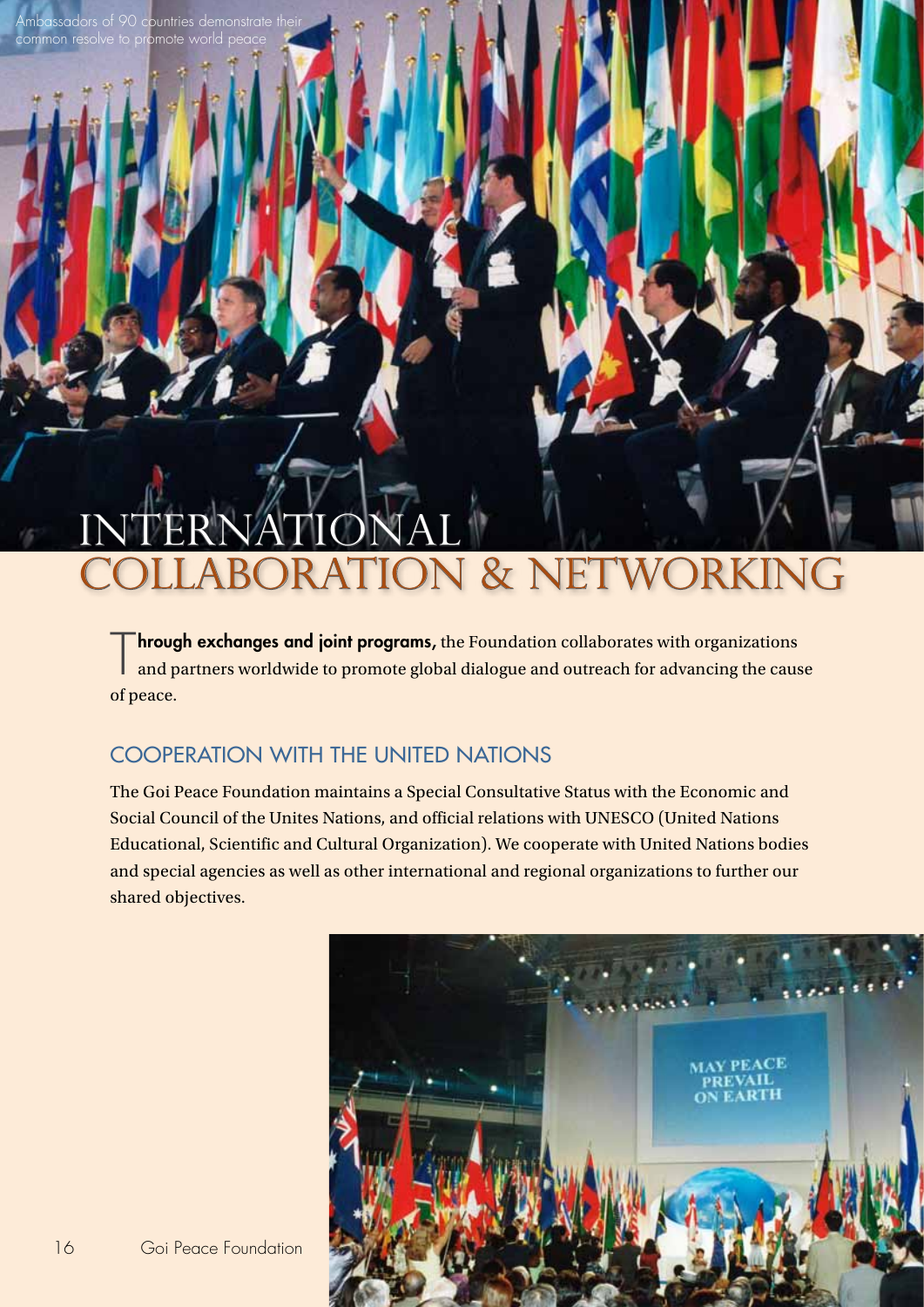Creating a Culture of Peace – World Peace Celebration 2000 was held at the Nippon Budokan in Tokyo in September 2000, supported by UNESCO, the United Nations University, and the Japanese Ministries of Education and Foreign Affairs. This major multicultural event was designated by UNESCO as a Flagship Event for the International Year for the Culture of Peace, and drew more than 10,000 participants, including members of the Japanese imperial family and ambassadors and representatives from 90 countries.

#### The Symposium and Exhibition Commemorating the International Year of

Ecotourism was cosponsored by the Foundation and the United Nations Information Centre at the UN House in Tokyo in July 2002, in conjunction with a photo exhibition on ecotourism.

The Symposium Commemorating the UN Decade of Education for Sustainable Development was organized at the UN House in Tokyo in July 2005, supported by UNIC Tokyo and the Japan Council on the UN Decade of Education for Sustainable Development. Along with promoting the Culture of Peace, Education for Sustainable Development (ESD) has been a focus of the Foundation's education programs.

![](_page_10_Picture_4.jpeg)

The 'International Day of Peace' Educational Program was organized in collaboration with UNIC Tokyo to encourage schools throughout Japan to observe the International Day of Peace on September 21. During the 3-year campaign from 2003-2005, a total of over 98,000 students from 235 schools participated in the program by celebrating peace and learning about the work of the United Nations including the Millenium Development Goals.

The 1st UNESCO Asian Youth Forum on "Intercultural and Interfaith Dialogue to Ensure Peace" was held in Jeju Island, Republic of Korea in June 2007 as one of the six regional youth forums organized by UNESCO. As an ongoing partner of the Youth, Sport and Physical Education Section at UNESCO, the Foundation co-sponsored the Forum and sent a youth representative.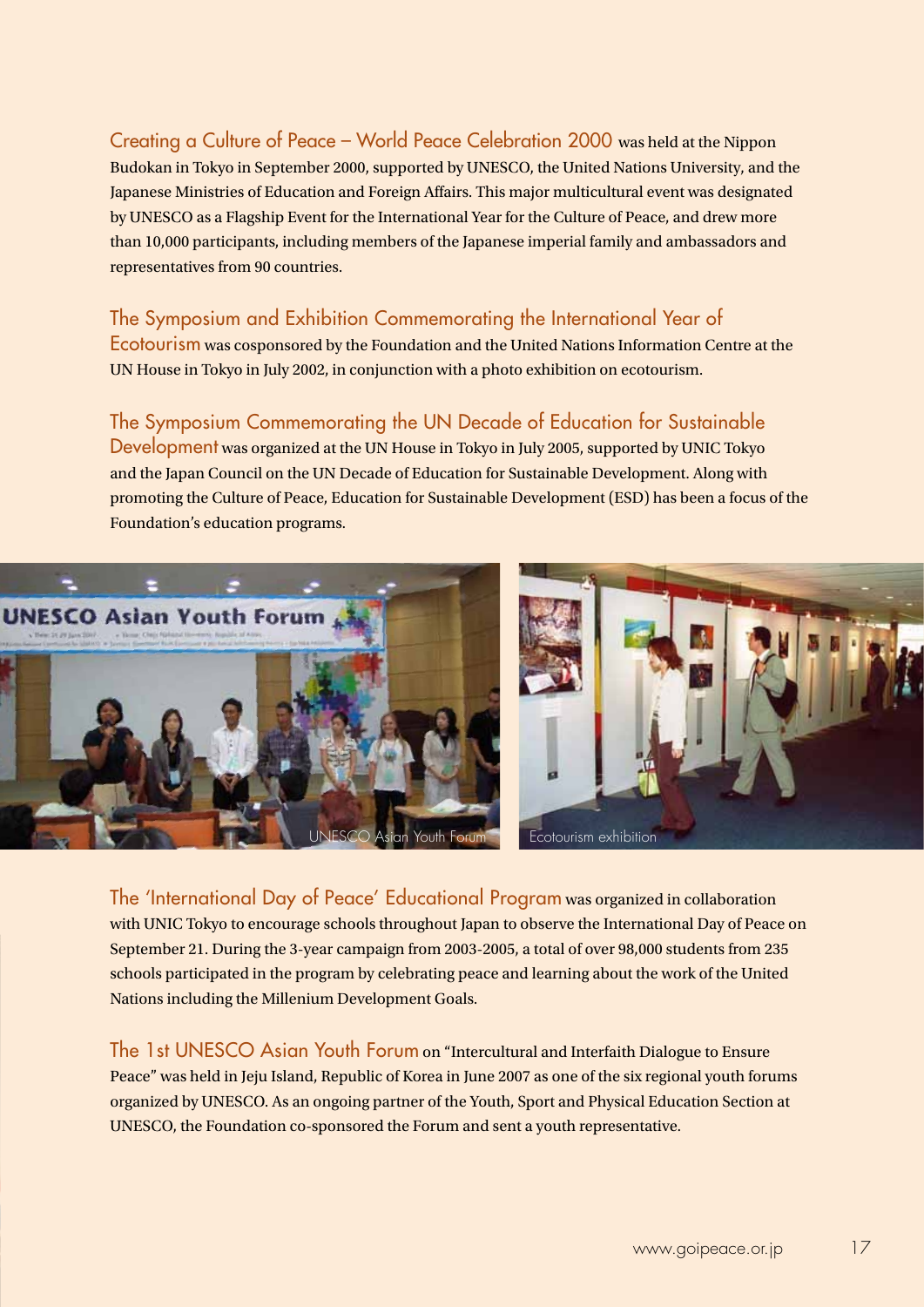Clockwise from top left: League of Arab States; World Health Organization; World Bank Group; World Trade Organization; Commissioner for Refugees.

Opposite page, left to right: International Atomic Energy Agency peace pole dedications<br>and Association of South East Asian Nations.

![](_page_11_Picture_3.jpeg)

![](_page_11_Picture_4.jpeg)

![](_page_11_Picture_5.jpeg)

![](_page_11_Picture_6.jpeg)

![](_page_11_Picture_7.jpeg)